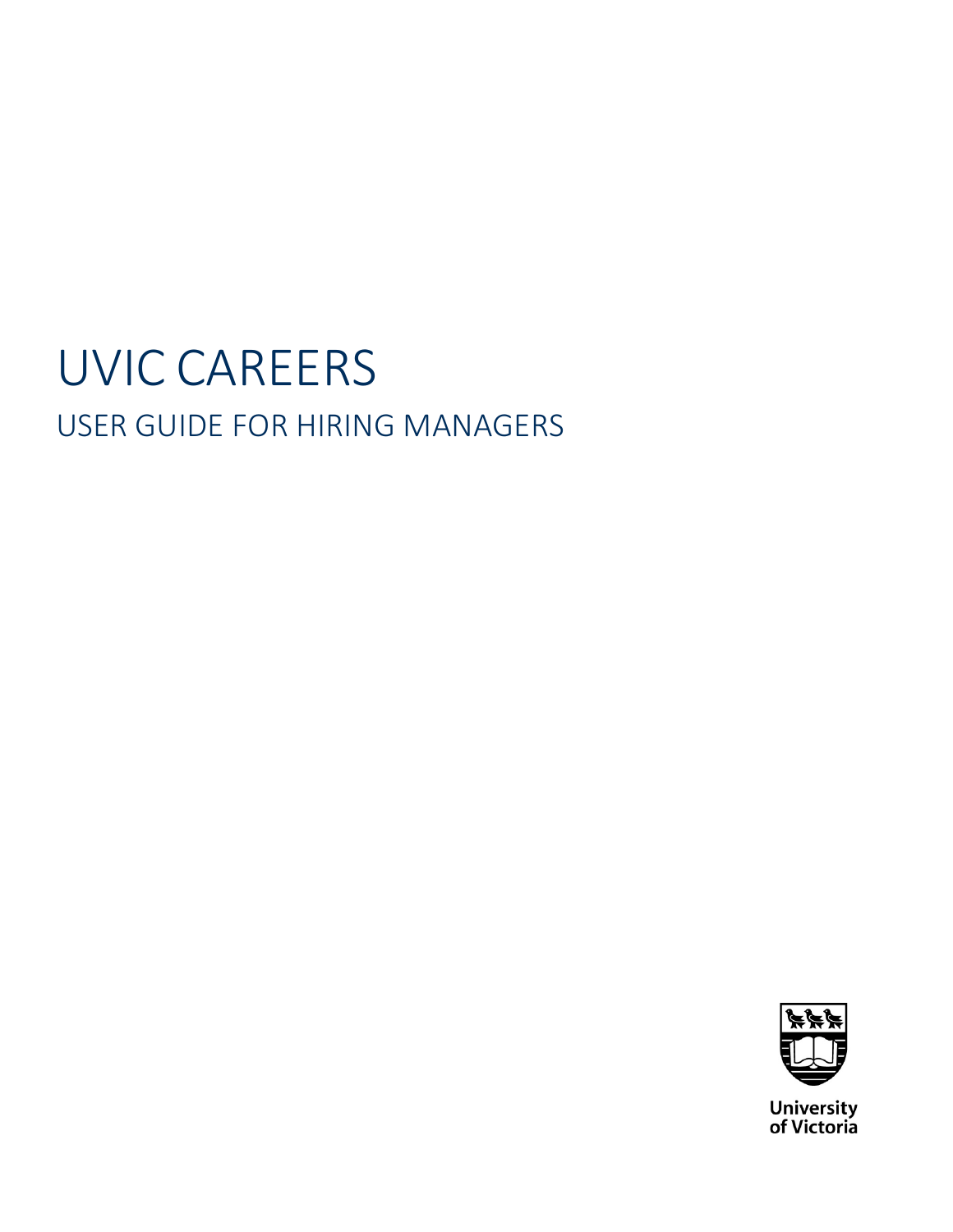# <span id="page-1-0"></span>**CONTENTS**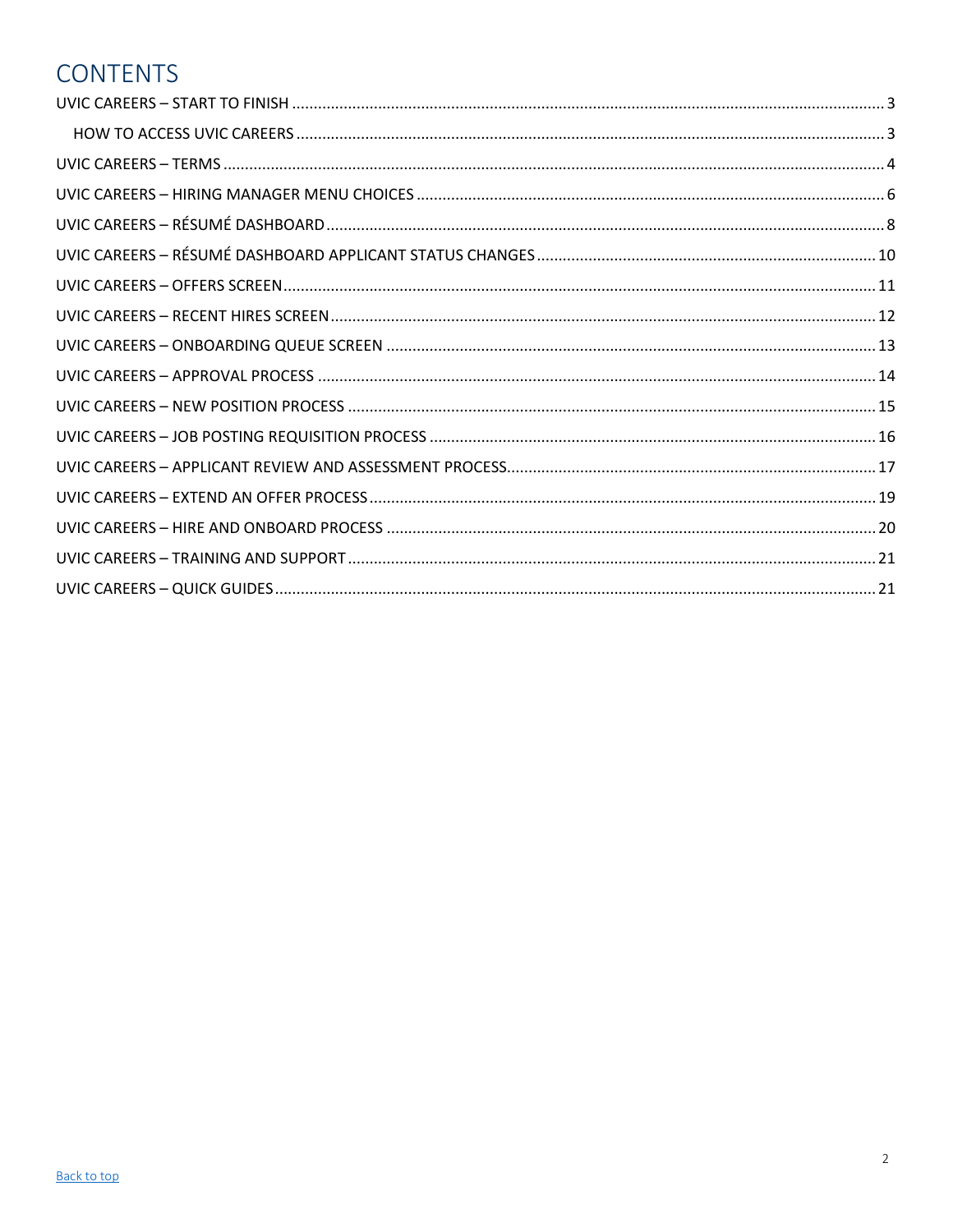# <span id="page-2-0"></span>UVIC CAREERS – START TO FINISH

UVic Careers is the online job management system for all staff job postings in the following employee groups: CUPE 917, CUPE 951, Exempt Support Staff, PEA and Management Excluded.

A Hiring Manager in UVic Careers is required to complete a number of processes in the system.

- 1. Create a new position requisition (Only do for New positions)
- 2. Create a job posting
- 3. Assess applicants
- 4. Extend an offer
- 5. Hire preferred candidate disposition all other applicants
- 6. Initiate Onboarding
- 7. Notifications to internal applicants as per Collective [Agreement](https://www.uvic.ca/hr/services/home/labour-relations/index.php)
	- a. CUPE 917 Article 16.03
	- b. CUPE 951 Article 16.05
	- c. PEA Article 5.06

#### <span id="page-2-1"></span>HOW TO ACCESS UVIC CAREERS

#### How to get Hiring Manager access

To create job requisitions in UVic Careers you need access to the system as a hiring manager. If you need this level of access, please have your supervisor email [uviccareers@uvic.ca](mailto:uviccareers@uvic.ca) with your:

- full name
- employee ID (V#)
- email address (primary rather than departmental).



Or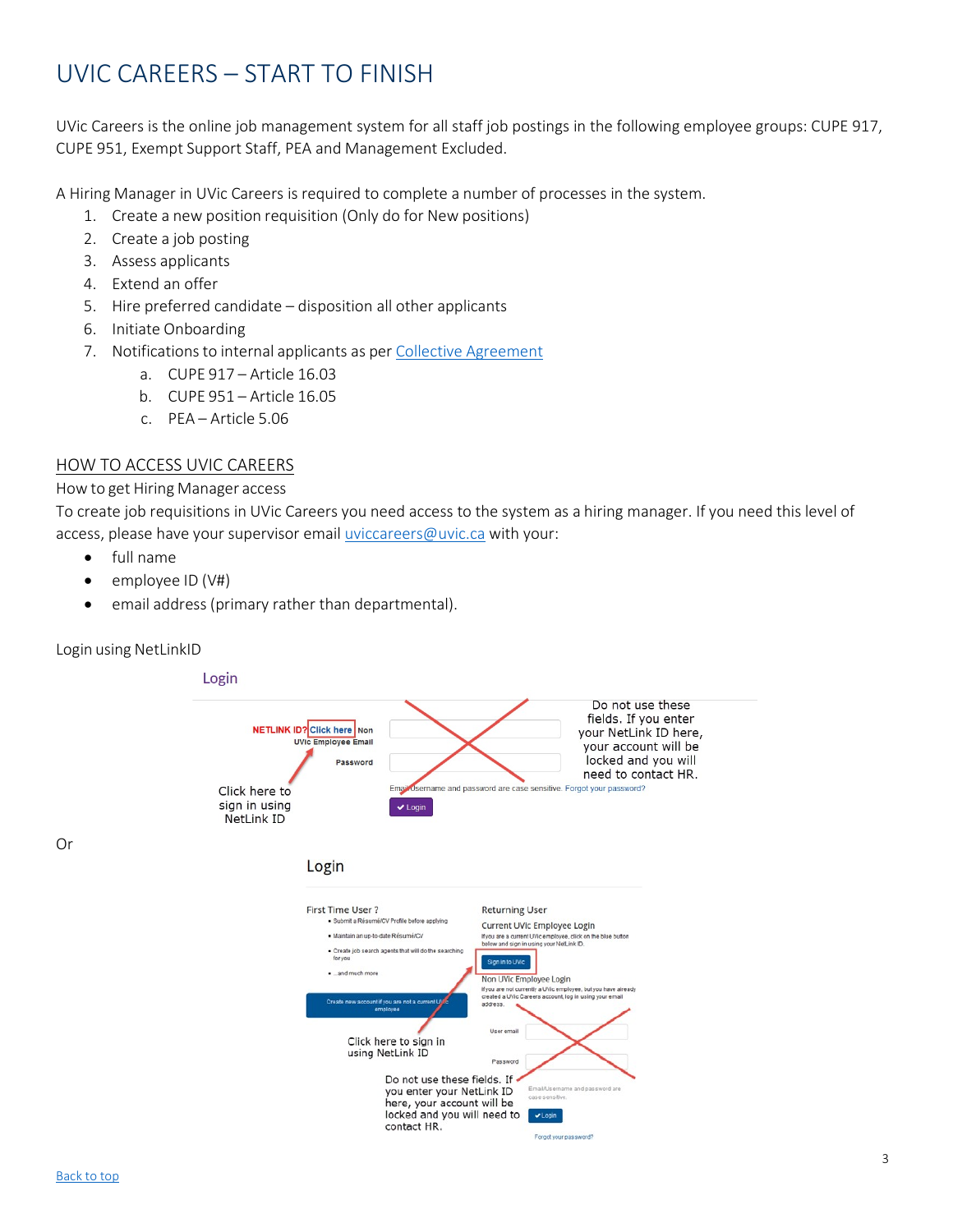# <span id="page-3-0"></span>UVIC CAREERS – TERMS

Approval Chain – Depending on the requisition workflow, an available approval chain may need to be selected. If so, the individuals designated as approvers are automatically part of the approval process and listed as Default Approvers.

Classification – In UVic Careers this is the Pay Band/Salary Grade (i.e. PB8/SG10) of the position you are posting. This information is available on the position job description and memo issued by HR.

Employee Group – In UVic Careers: CUPE 917, CUPE 951, Exempt Support Staff, Management Excluded, PEA. They are categorized by term and regular.

Hiring Manager – Department designate tasked with administrative responsibilities in UVic Careers. This person is responsible for creating the posting, creating the team, managing the competition and hiring and onboarding the new hire.

Job Code – In UVic Careers this field is used for the positon number. For CUPE 917 positions, this field includes the position classification code from Banner.

Job Profile – Is used to create a job posting and is based off of the position summary and qualifications of the positon job description.

Job Title – In UVic Careers this field is used for the position job classification and position number.

Alternate Job Title – In UVic Careers this field is used for the position working title and will be displayed to job seekers as the position Job Title.

Onboarding – In UVic Careers, this process is used to send university required training and forms to the new hire. This is a mandatory step and the competition hiring manager is responsible for ensuring it is completed.

Position Number – Banner number assigned to a position by the Budget Office.

Requisition # - This number is generated from the job code, i.e. 99XXXX.1, 99XXXX.2.

Recruiter – In UVic Careers this is an employee from Human Resources who will complete the Final Review and post the position. This field has been auto-populated for you.

Teams – In UVic Careers, teams are our Hiring Committees and can be added to a requisition at any time.

Requisition Status:

- Pending approval the requisition is pending approvals. The Budget Office is the final approver.
- Pending final review the requisition has been approved by the Budget Office and is being reviewed by HR.
- Job Profile Added for new workflows only. Position number has been issued and job profile created.
- Failed Search no suitable candidates found for positon vacancy. Please contact HR if you believe you have a failed search.
- Reposted position has been reposted.
- Cancelled position has been cancelled.
- Posted position is on our career site and viewable to applicants.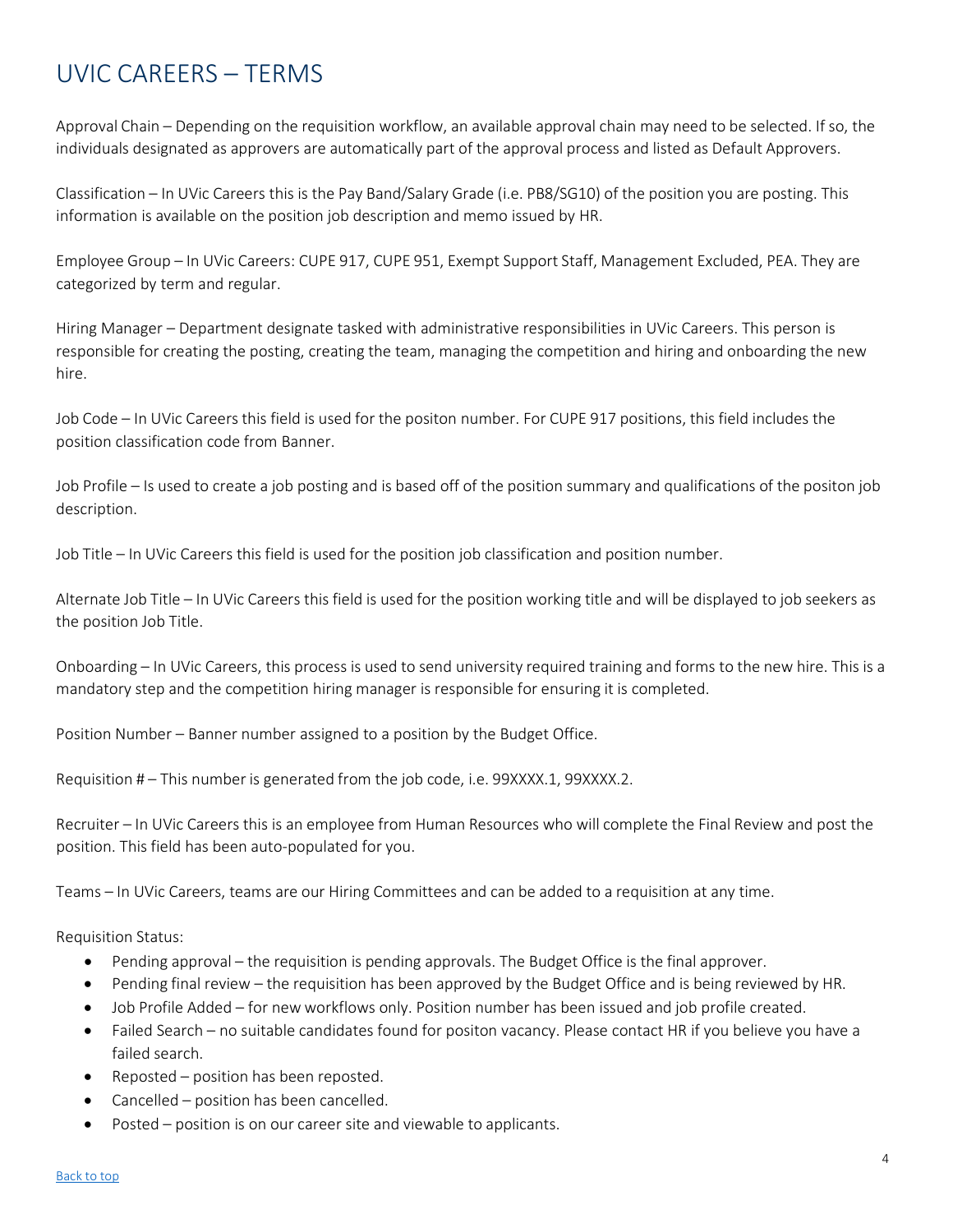- Posting Closed/Pending Competition posting has closed for applications. Hiring committee is assessing applicants.
- On Hold posting is not being posted. This is usually used when 2 positions are combined into one posting. The posting "On Hold" will move to status Posting Closed/Pending Competition Post for Onboarding
- Closed this status is visible to applicants when a position is Cancelled or a Failed Search.
- Filled this status is visible to applicants when a position has been successfully filled.
- Rejected this status is visible to hiring managers when an approver rejects their requisition.
- In Progress this status is visible to applicants when there application is moved into the Candidate Short List status. For more information on candidate statuses see – Applicant Review and Status Change document.

If you have any questions please contact [uviccareers@uvic.ca.](mailto:uviccareers@uvic.ca)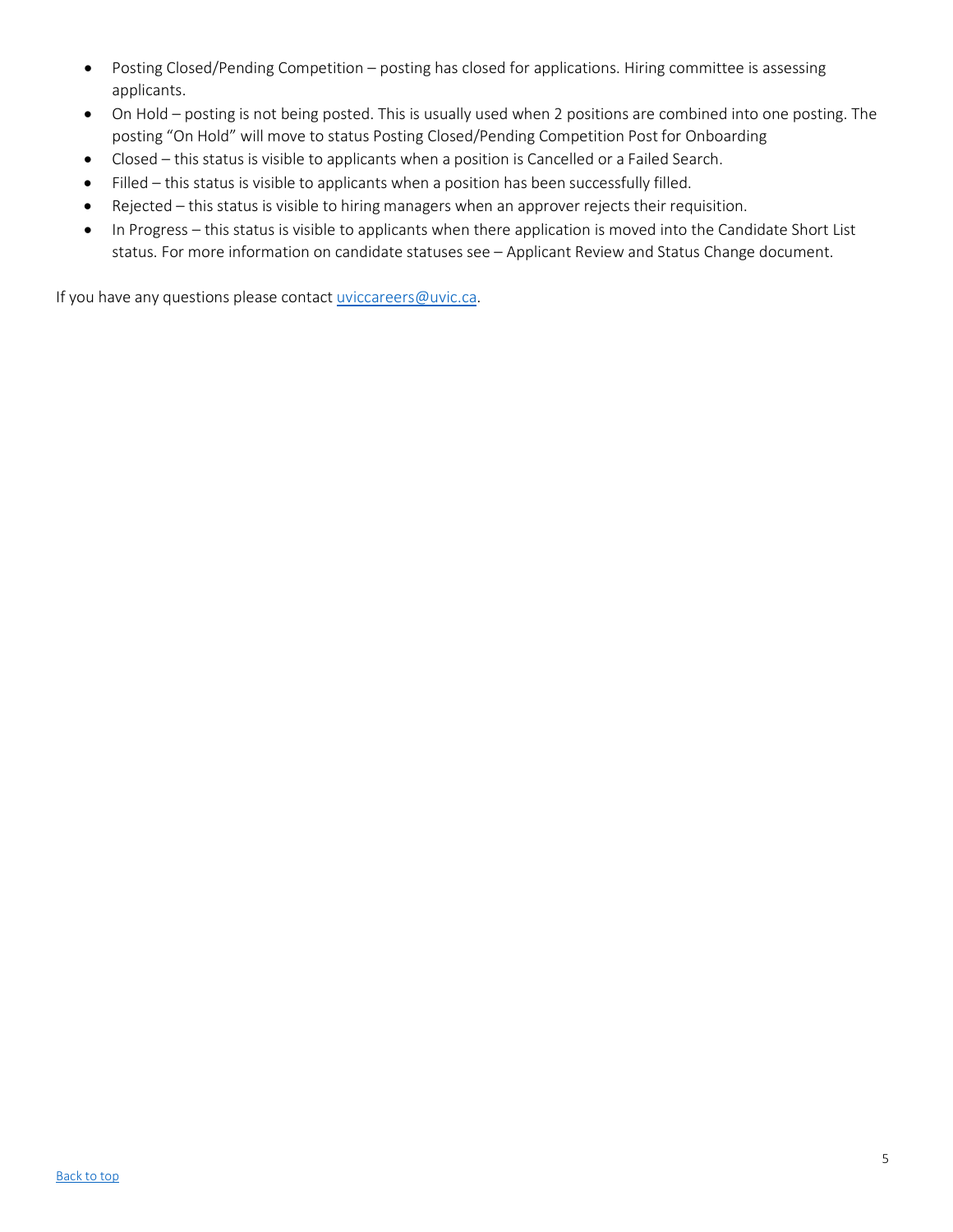# <span id="page-5-0"></span>UVIC CAREERS – HIRING MANAGER MENU CHOICES

From the main menu you can choose the following options:



| <b>MENU CHOICE</b>         | <b>DESCRIPTION</b>                                                                                                                                         |
|----------------------------|------------------------------------------------------------------------------------------------------------------------------------------------------------|
| Requisitions               |                                                                                                                                                            |
| Create a Requisition       | This screen gives you is a step-by-step wizard to walk you through the new position<br>requisition and job posting requisition creation process.           |
| <b>Manage Requisitions</b> | This screen displays a table that lists all requisitions assigned to you and your team. You<br>can manage all aspects of the requisitions from this screen |
| Approvals                  | This screen show all pending approvals that await your review for requisitions and<br>offers.                                                              |
| Applicants                 |                                                                                                                                                            |
| New Résumé Submissions     | This screen lets you manage résumés.                                                                                                                       |
| Candidates                 |                                                                                                                                                            |
| <b>Active Candidates</b>   | This screen displays all active candidates that you and your team are working with.                                                                        |
| <b>Offers</b>              |                                                                                                                                                            |
| Offers                     | This screen displays all the offers you have extended to candidates.                                                                                       |
| Approvals                  | This screen displays all pending approvals that await review for both requisitions and<br>offers.                                                          |
| <b>Hires</b>               |                                                                                                                                                            |
| <b>Recent Hires</b>        | This screen provides easy access to your new hires. By default, the screen displays<br>employees who were hired within the last 30 days.                   |
| Onboarding                 |                                                                                                                                                            |
| <b>Onboarding Queue</b>    | This screen displays newly-hired employees who are currently in the onboarding<br>process.                                                                 |

Main Dashboard

This is the **A** Home screen, or the screen that displays after you log on to UVic Careers. The dashboard contains the following sections: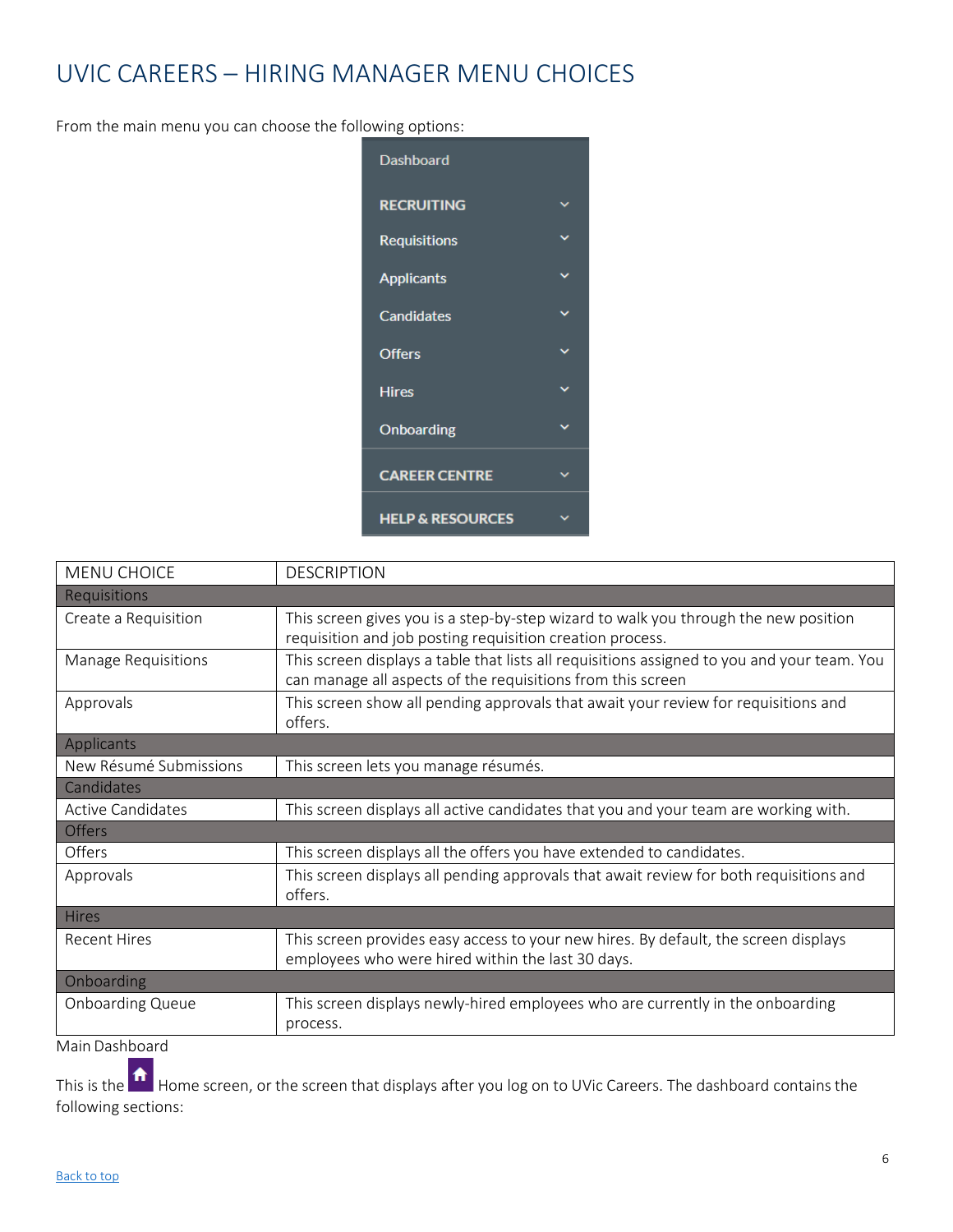- Alerts This section appears as a red-highlighted box on your screen. Its purpose is to alert you of any outstanding items that require your action and to call your attention to important notifications. Alerts appear on the Main Dashboard only if you have action items or if notifications are available. Otherwise, you will not see this section on your screen.
- Widgets These are tables and graphs containing summary data. Each user can add widgets to the Dashboard and reorder them as desired. The available selection of widgets depend on the role of the user.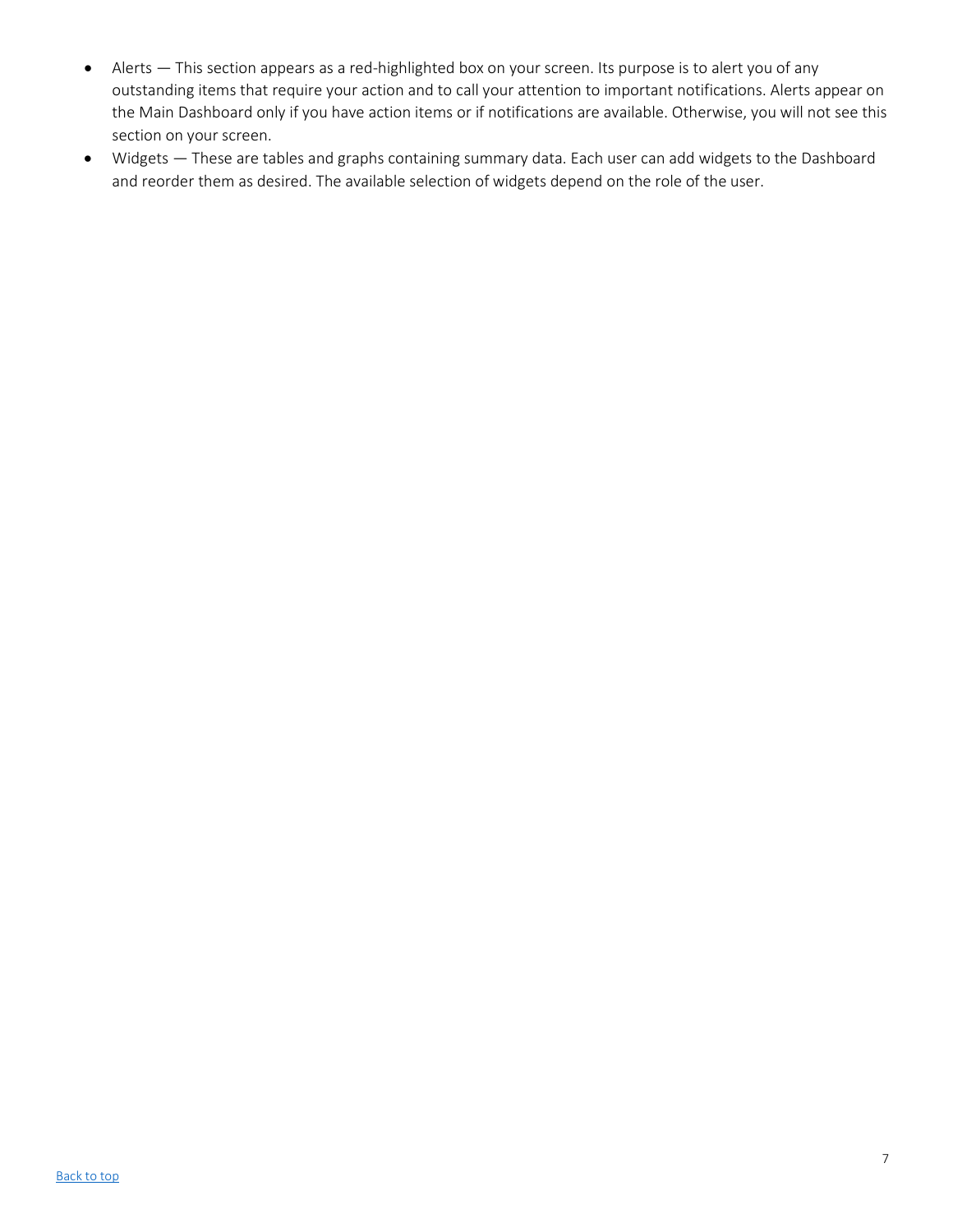# <span id="page-7-0"></span>UVIC CAREERS – RÉSUMÉ DASHBOARD

The Résumé Dashboard is organized into tabs that contain a variety of information and actions. The tabs on your screen may vary depending on your role. To access an applicant's résumé dashboard, click on their name.

#### Résumé Profile Tab

This tab provides a summary view of the résumé.

| Section           | <b>DESCRIPTION</b>                                                                                                                                   |
|-------------------|------------------------------------------------------------------------------------------------------------------------------------------------------|
| Requisitions      |                                                                                                                                                      |
| Route this Résumé | This section allows you to route the candidate for processing by other users or email<br>recipients.                                                 |
|                   | Route this Résumé                                                                                                                                    |
|                   | E-mail                                                                                                                                               |
|                   | Search Users<br><b>Search Users</b>                                                                                                                  |
|                   | <b>Comments</b>                                                                                                                                      |
|                   |                                                                                                                                                      |
|                   | ⊚                                                                                                                                                    |
|                   | <b>Details to include</b><br>□ Cover Letter                                                                                                          |
|                   | Screening Questionnaire<br>$\Box$ Interview Form                                                                                                     |
|                   | Carlos Augusto Fonseca_CV_IN.pdf @<br><b>Attachments</b>                                                                                             |
|                   | presentation letter.pdf                                                                                                                              |
|                   | <b>Additional Attachments</b><br><b>Browse</b>                                                                                                       |
|                   | $\blacktriangleright$ Send<br><b>Reset</b>                                                                                                           |
| Score             | This section allows you to score the résumé/CV. The scores you enter will not be                                                                     |
|                   | compiled for the competition and your comments can be viewed by other hiring                                                                         |
| Résumé            | mangers if the applicant applies for multiple positions.<br>This section displays the version of the résumé that the applicant used to apply for the |
|                   | job.                                                                                                                                                 |
|                   |                                                                                                                                                      |
|                   | If you see the View Newest Résumé button on your screen, this indicates that the                                                                     |
|                   | applicant updated their résumé. Click the button to view the most recent version.                                                                    |
|                   |                                                                                                                                                      |
|                   | $Click \n$<br>to perform the following actions.<br>View Newest Résumé - Select this to view the latest version of the applicant's                    |
|                   | résumé. This action is enabled only if UVic Careers detects that there is a new version                                                              |
|                   | dated after the candidate's application date.                                                                                                        |
|                   | Download Formatted Résumé - Select this to download the applicant's                                                                                  |
|                   | résumé in PDF format.                                                                                                                                |

### Actions Tab

This tab allows you to select actions that will move the candidate to the next phase of the recruitment process.

| Section       | <b>DESCRIPTION</b>                                                                                                                                            |
|---------------|---------------------------------------------------------------------------------------------------------------------------------------------------------------|
| Actions Tab   |                                                                                                                                                               |
| Send a letter | This section allows you to send a letter to the applicant.<br>Click the View icon to view the letter template or click the Edit icon to edit the<br>template. |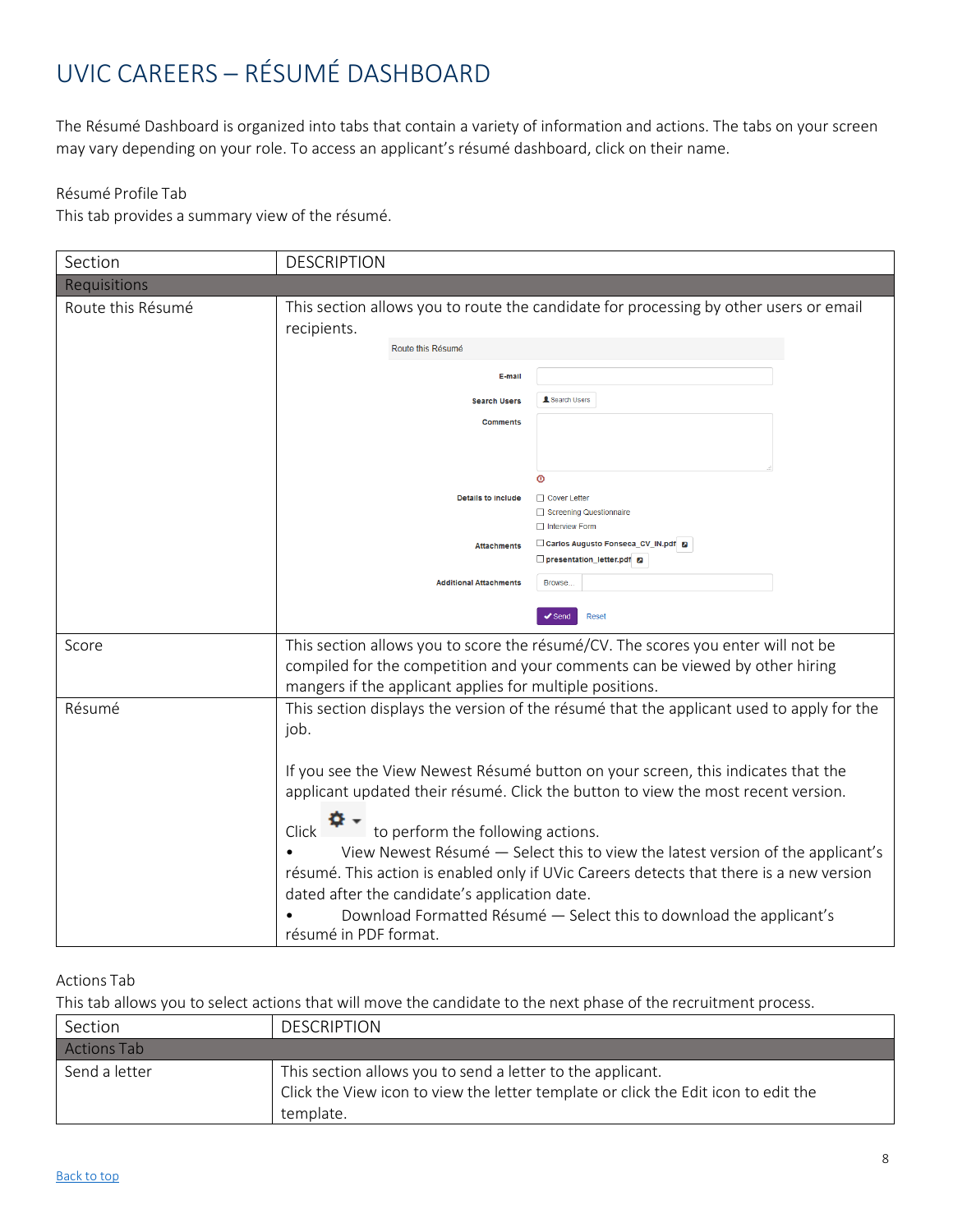| the applicant views your email. | Click the Request Return Receipt check box to request a read receipt notification when             |
|---------------------------------|----------------------------------------------------------------------------------------------------|
| Send a Letter                   |                                                                                                    |
| Select a Letter Template *      | -- Create Custom Template --<br>О<br>$\mathcal{L}$<br>$\vert \vee \vert$<br>Request Return Receipt |
|                                 | Reset<br>' Senc                                                                                    |

### Information Tab

This tab displays additional information pertaining to the applicant.

| Section            | <b>DESCRIPTION</b>                                                                                                                                                                                                                                                                                                                                                                   |
|--------------------|--------------------------------------------------------------------------------------------------------------------------------------------------------------------------------------------------------------------------------------------------------------------------------------------------------------------------------------------------------------------------------------|
| Information        |                                                                                                                                                                                                                                                                                                                                                                                      |
| Cover Letter       | This section displays the applicant's cover letter, if provided separately. Applicants may<br>choose to include their cover letter with their résumé as one document.                                                                                                                                                                                                                |
| Résumé Attachments | This section allows you to view any attachments that were uploaded by the applicant.<br>In this section, you may find additional versions of the résumé/coverletter if the<br>applicant has applied to multiple positions. Please only use the version of the résumé<br>submitted for your competition when making your assessment and treat the other<br>documents as confidential. |

### Workbench Tab

This tab allows you to manage and track all the steps the individual goes through during the recruitment process.

| Section                     | <b>DESCRIPTION</b>                                                                                                                                                                                                                                                                                                                                                                                                         |
|-----------------------------|----------------------------------------------------------------------------------------------------------------------------------------------------------------------------------------------------------------------------------------------------------------------------------------------------------------------------------------------------------------------------------------------------------------------------|
| Workbench                   |                                                                                                                                                                                                                                                                                                                                                                                                                            |
| <b>Statuses</b>             | This section records the candidate's progress in the recruitment process.<br>You can change the status by selecting a new value from the Change Status drop-down<br>list. If you select a Hire or Decline status, you must complete additional fields in order<br>to save. See Change Candidate Status.                                                                                                                    |
| Schedule an Interview       | This section allows you to send an email inviting the applicant to a face-to-face<br>interview or a phone screen. This option is available only if the applicant has already<br>reached Candidate status or further.<br>This section does not a letter templates ready for your use. You will need to create<br>your own or upload a document that includes information that pertains to the<br>interview (i.e. location). |
| <b>Recruiting Workflows</b> | This section displays all the steps in the recruitment process as dictated by the<br>Recruiting Workflow. See Recruiting Workflow.                                                                                                                                                                                                                                                                                         |
| Tasks                       | This section displays any step in the process that requires action as dictated by the<br>Recruiting Workflow.<br>After you hire your preferred applicant, you will initiate onboarding from Tasks.                                                                                                                                                                                                                         |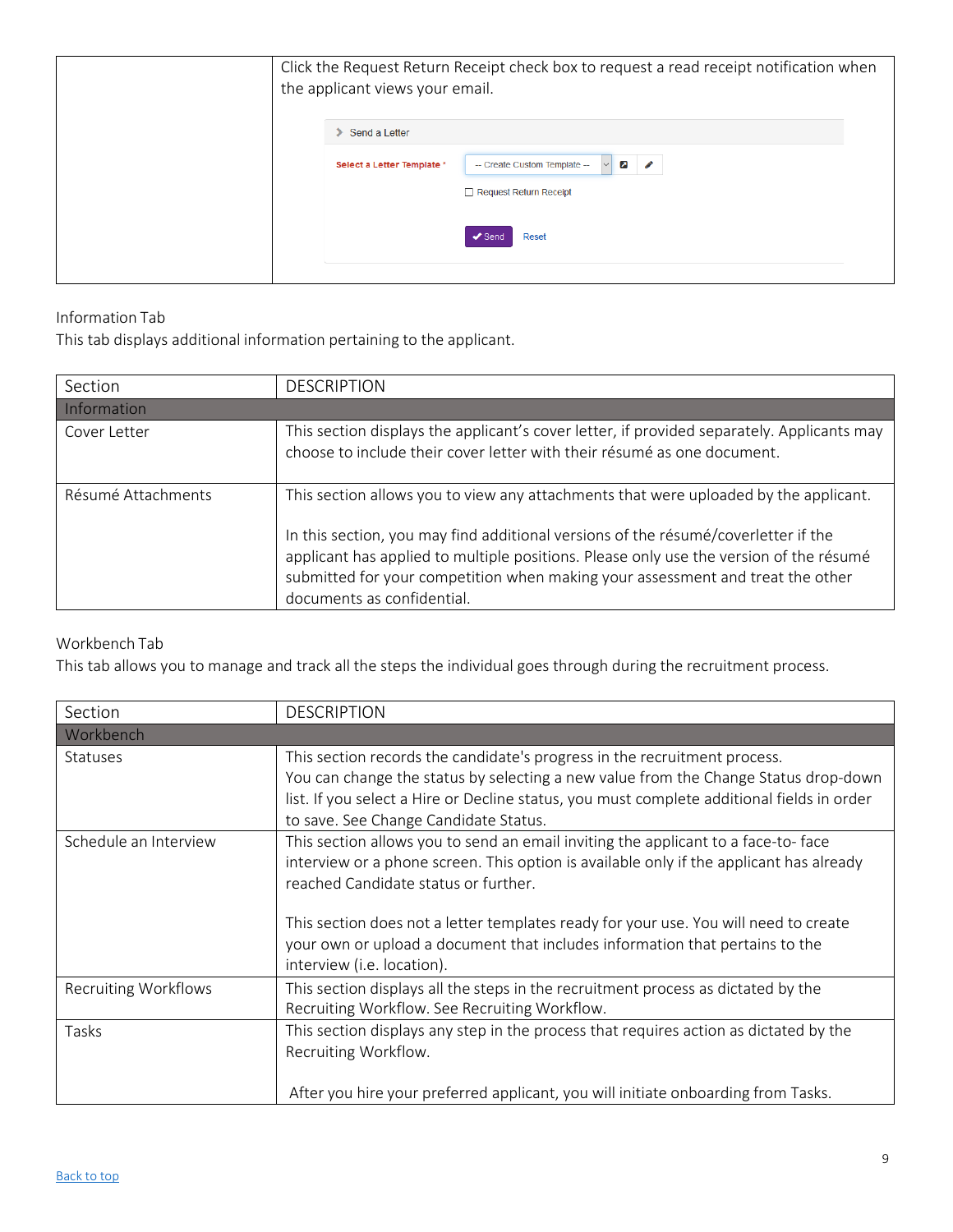# <span id="page-9-0"></span>UVIC CAREERS – RÉSUMÉ DASHBOARD APPLICANT STATUS CHANGES

| <b>Status</b>                         | <b>Hiring Manager</b>                                        | Team                                                       | Applicant                                                                                                                                                        |
|---------------------------------------|--------------------------------------------------------------|------------------------------------------------------------|------------------------------------------------------------------------------------------------------------------------------------------------------------------|
| Résumé/CV<br>Submitted                | Access to résumés/CVs<br>as application come in              | Able to view<br>résumés via New<br>Résumé Submissions      | Will see that they have a Résumé/CV Submitted for<br>the competition. Applicant will receive a Thank you<br>for applying email from UVic Careers                 |
| Route to hiring<br>manager            | Access to résumés/CVs                                        | Able to view<br>résumés via New<br>Résumé Submissions      | Will see that they have a Résumé/CV Submitted for<br>the competition                                                                                             |
| Candidate                             | Access to résumés/CVs                                        | Able to view<br>résumés of<br>applicants in this<br>status | Applicants in this status will see status of competition<br>as "In process." All other applicants will have status<br>"Résumé/CV Submitted" for the competition. |
| Pre-interview<br>assessment           | Access to résumés/CVs                                        | Able to view<br>résumés of<br>applicants in this<br>status | Applicants in this status will see status of competition<br>as "In process."                                                                                     |
| Short list                            | Access to résumés/CVs                                        | Able to view<br>résumés of<br>applicants in this<br>status | Applicants in this status will see status of competition<br>as "In process."                                                                                     |
| Interview                             | Access to résumés/CVs                                        | Able to view<br>résumés of<br>applicants in this<br>status | Applicants in this status will see "Interview" on their<br>Résumé/CV Submission History.                                                                         |
| Offer Extended                        | Access to résumés/CVs                                        | Able to view<br>résumés of<br>applicants in this<br>status | Applicants in this status will see "Offer Extended" on<br>their Résumé/CV Submission History.                                                                    |
| Offer Accepted                        | Access to résumés/CVs                                        | Able to view<br>résumés of<br>applicants in this<br>status | Applicants in this status will see "Offer Accepted" on<br>their Résumé/CV Submission History.                                                                    |
| Offer Declined                        | Access to résumés/CVs                                        | Able to view<br>résumés of<br>applicants in this<br>status | Applicants in this status will see "Offer Declined" on<br>their Résumé/CV Submission History.                                                                    |
| Hired                                 | Access to résumés/CVs                                        | Able to view<br>résumés of<br>applicants in this<br>status | Applicants in this status will see "Hired" on their<br>Résumé/CV Submission History. All other applicants<br>will see "Position filled"                          |
| Dispositioned/<br>Declined            | Access candidate<br>information in<br><b>Historical View</b> | <b>NA</b>                                                  | Applicants in this status will see "Position filled"                                                                                                             |
| Offer Rejected<br>by Approver         | Access to résumés/CVs                                        | <b>NA</b>                                                  | <b>NA</b>                                                                                                                                                        |
| Removed self<br>from<br>consideration | Unable to review this<br>candidate                           | Unable to review this<br>candidate                         | Applicants in this status will see "Removed Self from<br>Consideration" on their Résumé/CV Submission<br>History.                                                |

Only the hiring manager is able to change the applicant dashboard. This includes status change, comments and assigning a score.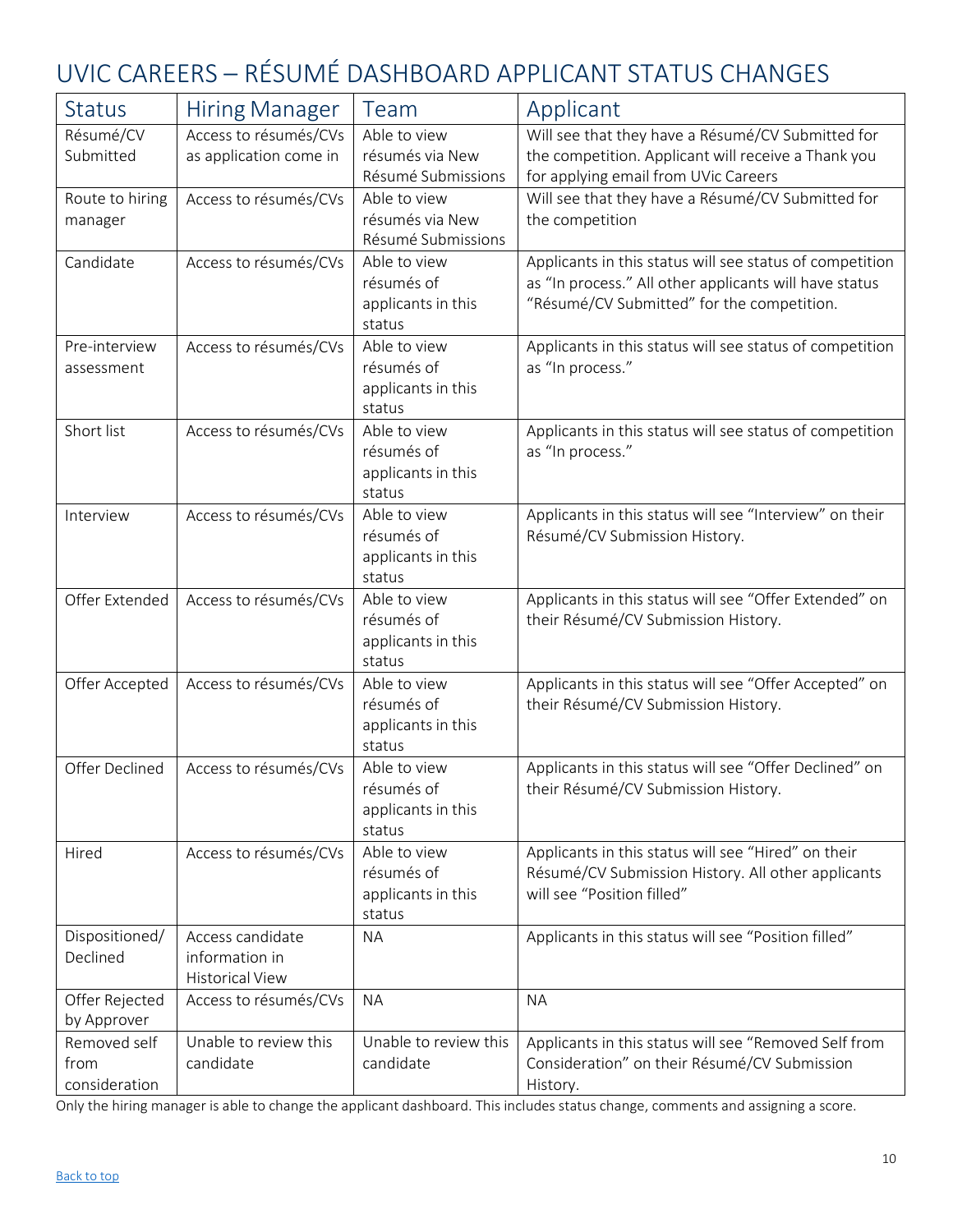# <span id="page-10-0"></span>UVIC CAREERS – OFFERS SCREEN

### CREATE OFFERS

On the Workbench tab of the Recruiting » Candidates » Active Candidates » Résumé Dashboard screen, you will see an Extend an Offer button in the Tasks section when you changes the candidate status to Offer Extended. Clicking this will take you through the offer workflow. The *Extend [offers of employment](https://www.uvic.ca/hr/assets/docs/ats-uviccareers/uviccareers-extending%20offers%20of%20employment.pdf)* guide will walk you through the steps involved.

### MY OFFERS SCREEN

To access this screen, complete the following steps: From the Main Menu Ribbon, click Recruiting » Offers » Offers.

The My Offers screen displays all the offers you have extended to candidates.

A candidate cannot have more than one offer for a particular requisition. To issue another offer for the same requisition, the first offer letter must be rejected and archived.

| Column               | <b>DESCRIPTION</b>                                                                                                                                |  |
|----------------------|---------------------------------------------------------------------------------------------------------------------------------------------------|--|
| Offer Status         | This column indicates the status of the offer.                                                                                                    |  |
| Relationship         | This column indicates the relationship between you and the recipient of the offer.                                                                |  |
| Approvers            | This column displays the names of the approvers are and the date when action, if any,<br>were taken. Click the Approvers icon to expand the list. |  |
| Onboarding Initiated | This column displays the date when the onboarding process was initiated.                                                                          |  |
| Actions              | This contains the available options for offer.                                                                                                    |  |

The Offers screen displays a table with the following columns.

### The Actions column contains the following actions.

| Offer Details<br><b>ACTIONS</b><br>↗<br>⋒                                                                                   | Select this action to view the details of the offer.                                                                                                    |
|-----------------------------------------------------------------------------------------------------------------------------|---------------------------------------------------------------------------------------------------------------------------------------------------------|
| Print to PDF Document<br><b>ACTIONS</b><br>О                                                                                | Select this action to print the offer letter in PDF format.                                                                                             |
| Resubmit<br>۰,<br><b>D</b> Offer Details<br>Print to PDF Document<br>C Resubmit<br><b>M</b> Archive<br>@ Onboarding Details | Select this action to resubmit an offer, if the initial offer was rejected.                                                                             |
| Archive<br><b>ACTIONS</b><br>О                                                                                              | Select this to archive the offer after the candidate has already accepted the offer.                                                                    |
| <b>Onboarding Details</b><br><b>ACTIONS</b><br>O<br>$\circledcirc$                                                          | Select this to initiate the onboarding process or view the Onboarding Details screen.<br>This action appears only after the hiring process is complete. |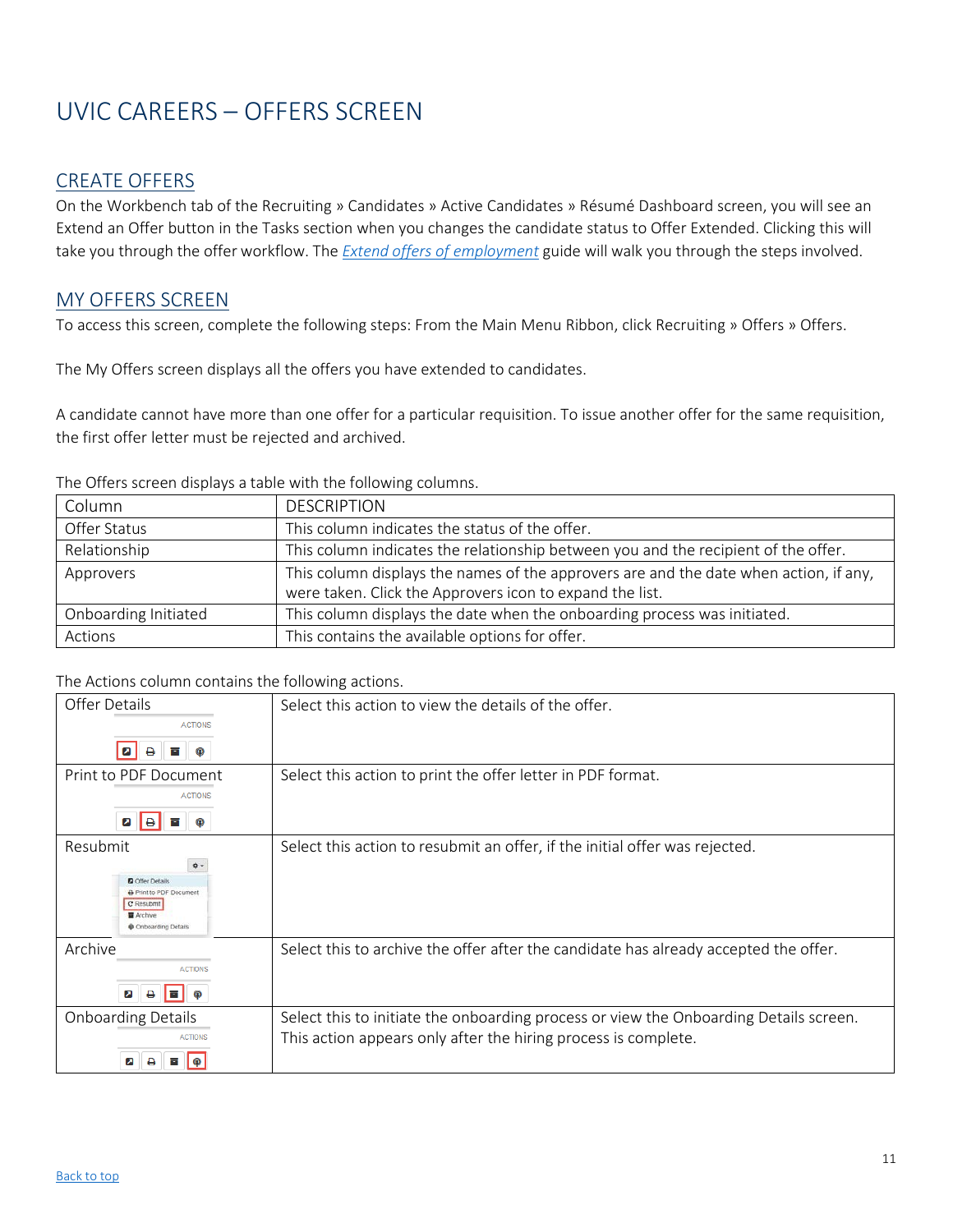# <span id="page-11-0"></span>UVIC CAREERS – RECENT HIRES SCREEN

To access this screen, complete the following steps: From the Main Menu Ribbon, click Recruiting » Hires » Recent Hires.

The Recent Hires screen displays a table with the following columns.

| Column                                         | <b>DESCRIPTION</b>                                                                                                                                   |
|------------------------------------------------|------------------------------------------------------------------------------------------------------------------------------------------------------|
| Onboarding Initiated<br>ONBOARDING INITIATED ≑ | This column displays the either the date that onboarding was initiated or the value Not<br>Started if the onboarding process is not yet initiated.   |
| 6/11/2017                                      |                                                                                                                                                      |
| Not Initiated                                  |                                                                                                                                                      |
| Actions                                        | This contains the available options for $\left  \bullet \right $ initiating onboarding or $\left  \bullet \right $<br>viewing<br>onboarding details. |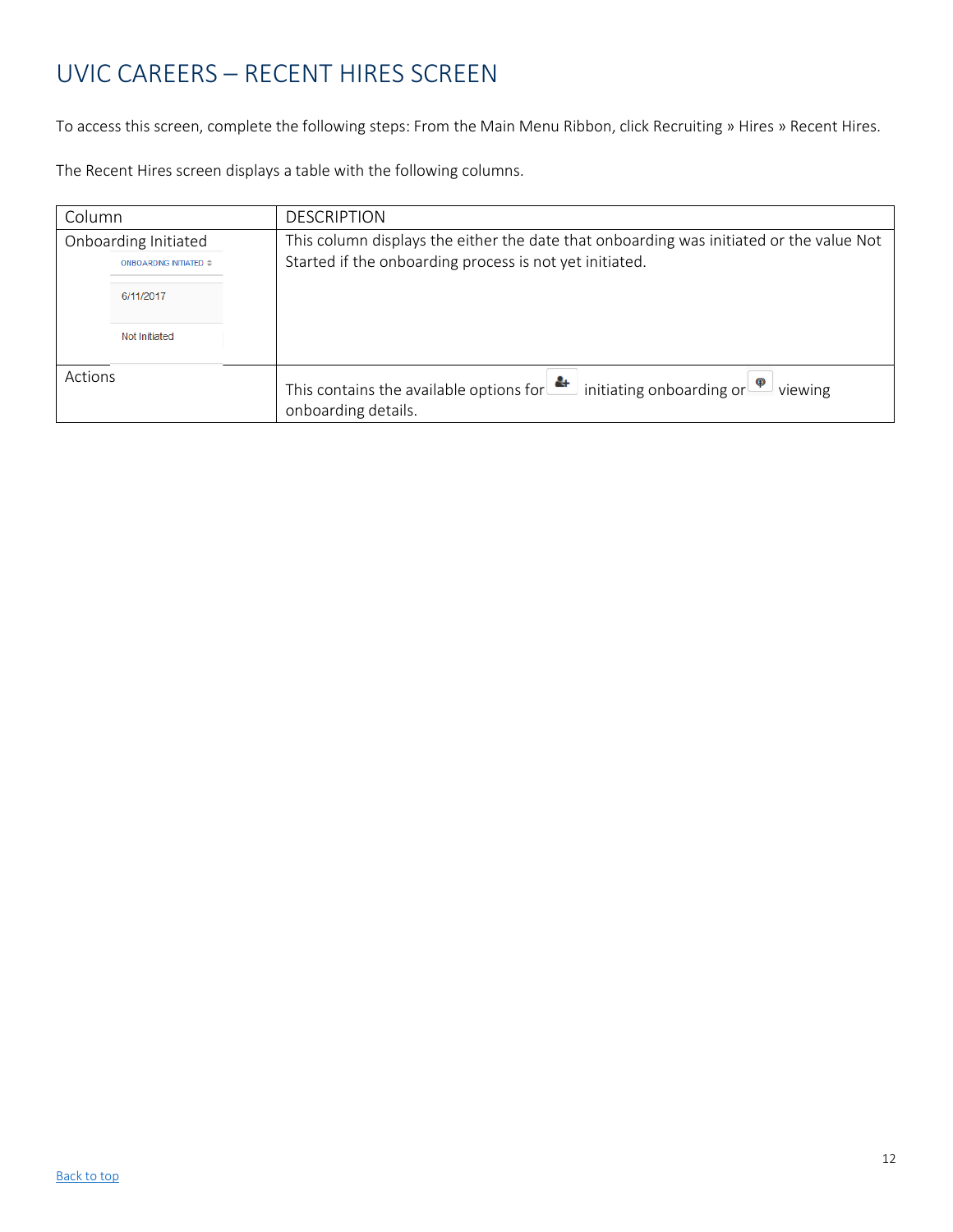# <span id="page-12-0"></span>UVIC CAREERS – ONBOARDING QUEUE SCREEN

Initiate onboarding - On the Workbench tab of your new hire you will see an Initiate Onboarding button in the Tasks section after you change their status to Hire. See the *Hire and [onboard](https://www.uvic.ca/hr/assets/docs/ats-uviccareers/uviccareers-onboarding.pdf)* guide for screen shots and detailed steps.

To access this screen, complete the following steps: From the Main Menu Ribbon, click Recruiting » Onboarding » Onboarding Queue.

| Column                                               | <b>DESCRIPTION</b>                                                                                                              |
|------------------------------------------------------|---------------------------------------------------------------------------------------------------------------------------------|
| <b>Onboarding Status</b><br><b>ONBOARDING STATUS</b> | This column displays a graphic illustrating the newly-hired employee's progress, along<br>with a document completion checklist. |
| # of Documents                                       | This column displays the number of documents and forms included in the newly-hired<br>employee's onboarding packet.             |
| <b>Completed Documents</b>                           | This column displays the number of documents and forms that the newly- hired<br>employee has completed to date.                 |
|                                                      | UVic Careers notifies you by email whenever the newly-hired employee completes all<br>the documents the onboarding checklist.   |
| Actions<br><b>ACTIONS</b>                            | This column displays the available actions pertaining to the newly-hired employee's<br>onboarding process.                      |

The Onboarding Queue screen displays a table with the following columns.

#### The Actions column contains the following actions.

| View Onboarding Details           | Select this to access the newly-hired employee's onboarding details.                                                                            |
|-----------------------------------|-------------------------------------------------------------------------------------------------------------------------------------------------|
| <b>ACTIONS</b><br>a               | This screen allows you to complete, view, and/or route completed documents as well as<br>add more documents to the onboarding packet if needed. |
| Print All Onboarding<br>Documents | Select this to print the newly-hired employee's onboarding document packet for<br>completion.                                                   |
| <b>ACTIONS</b>                    |                                                                                                                                                 |
|                                   |                                                                                                                                                 |

This section of the Onboarding Details screen displays a table with the following columns.

| <b>Routing History</b> | This column displays the dates when a document is sent and to whom.                                                                                                                                                                              |
|------------------------|--------------------------------------------------------------------------------------------------------------------------------------------------------------------------------------------------------------------------------------------------|
| Complete               | The Complete on Behalf of Candidate link in this column allows you to access the<br>document and complete any requested information for the individual. This step can be<br>very useful for candidates that have limited access to the internet. |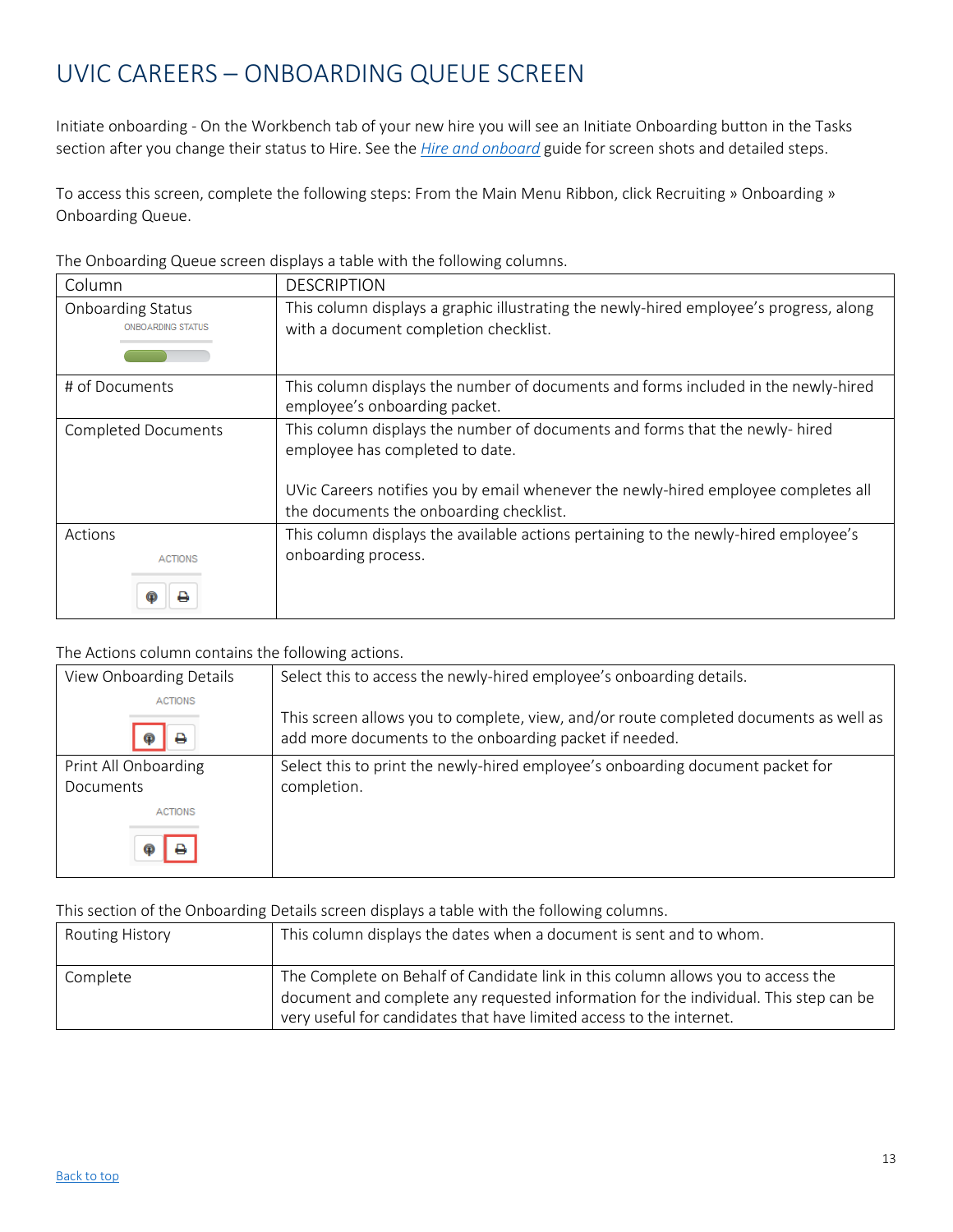# <span id="page-13-0"></span>UVIC CAREERS – APPROVAL PROCESS

Budget Office isthe final approver. Position control is managed by the Budget Office and all job postings require approval from the Budget Office. The approvals required will depend on the type of position you are posting.

Human Resources is the final reviewer. After you submit your job through UVic Careers, and it has been approved by the Budget Office, your job vacancy will be reviewed by HR and if your position is deemed a fit for a recall or duty to accommodate employee, you will be contacted by the appropriate HR contact with information on next steps.

VP approval. Required for all continuing positions.

Typical approval chains. *Note these may be differ dependent on your department structure and processes.*

New position – request for position number



### Job posting for regular/continuing position:



Job posting for term position:



#### Job posting for Limited/Preferential hire:



Offer Letters:

There is no formal approval process. This will be dictated by your department procedures and the Budget Office should not be included in this approval chain. If you have any questions please contact [uviccareers@uvic.ca](mailto:uviccareers@uvic.ca).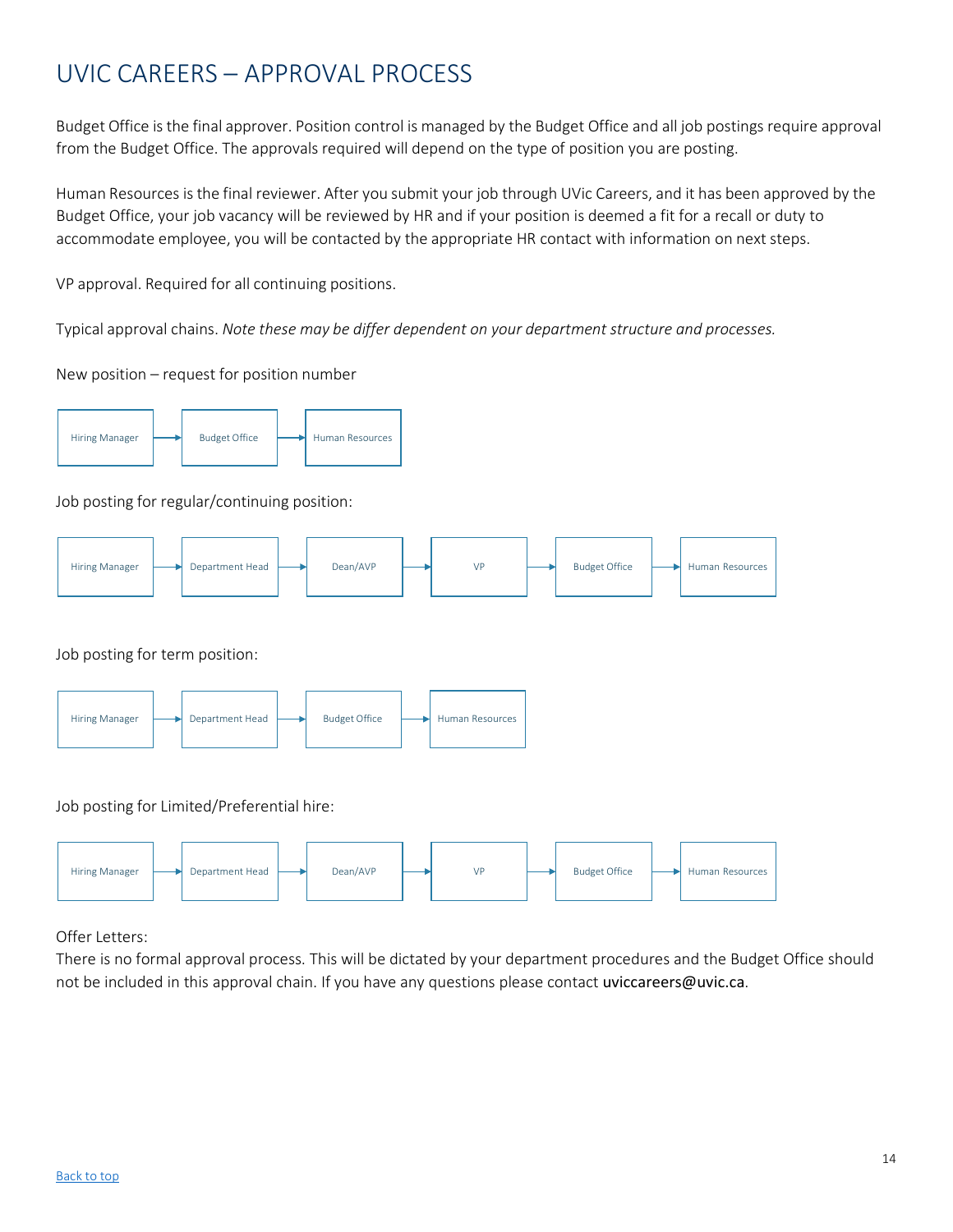# <span id="page-14-0"></span>UVIC CAREERS – NEW POSITION PROCESS

### WHO DOES WHAT

Budget Office. Position control is managed by the Budget Office and will issue the position number.

Human Resources. After you submit your job description through UVic Careers and a positon number has been issued by the Budget Office, Human Resources will create a job profile. You will be notified that the job profile has been created by a status update through UVic Careers and email from the HR Coordinator.

Hiring Manager. Creates workflow in UVic [Careers](https://uvic.mua.hrdepartment.com/) to request a job profile and position number. The *Create a [requisition](https://www.uvic.ca/hr/assets/docs/ats-uviccareers/uviccareers-new-position.pdf) for a new [position](https://www.uvic.ca/hr/assets/docs/ats-uviccareers/uviccareers-new-position.pdf)* quick guide will walk you through the steps in UVic Careers.

#### HOW IT WORKS

- 1. HR [Advisor](https://www.uvic.ca/hr/contact/index.php) evaluates job description and issues a classification memo.
- 2. Department decides to fill the position.
- 3. Hiring Manager requests positon number and job profile to create a job posting through new position workflow in UVic Careers.
- 4. Budget Office issues a Banner position number.
- 5. Human Resources create the job profile.
- 6. Department Hiring Manager notified position number issued and job profile created in UVic Careers.
- 7. Hiring Manager creates job posting [workflow.](https://www.uvic.ca/hr/assets/docs/ats-uviccareers/uviccareers-create-a-req.pdf)

### THINGS TO KNOW

The new position workflow does not create a job posting – only issues a position number and creates a job profile.

The new position approval chain. *Note this may differ dependent on your department structure and processes.*



If you have any questions please contact [uviccareers@uvic.ca](mailto:uviccareers@uvic.ca).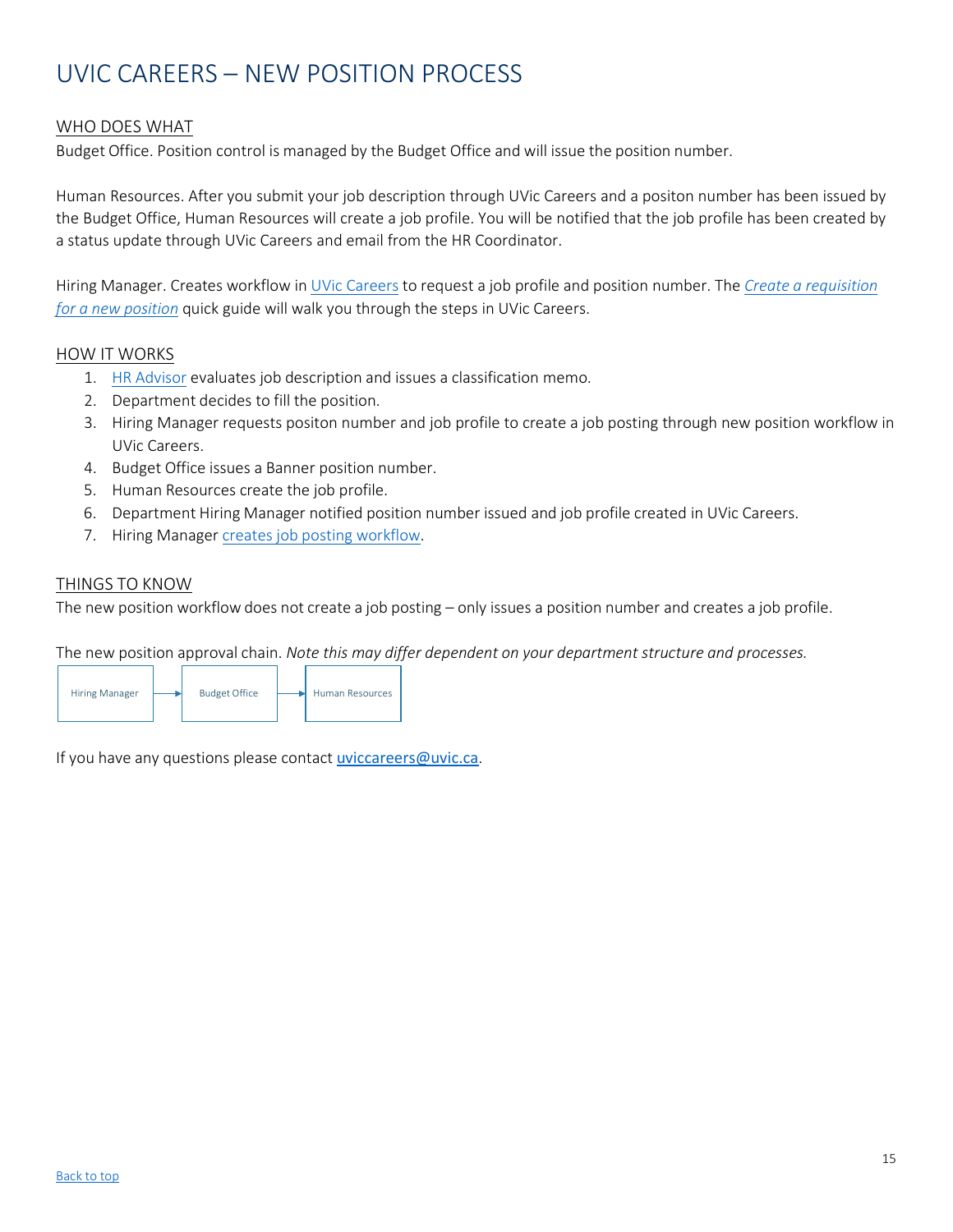# <span id="page-15-0"></span>UVIC CAREERS – JOB POSTING REQUISITION PROCESS

### WHO DOES WHAT

Budget Office. Position control is managed by the Budget Office. They are the final approval.

Human Resources. After you submit your job posting through UVic Careers and the Budget Office approves, Human Resources will do a final review before posting the position. Human Resources attach the job description and publish the job posting. HR will contact the Hiring Manager if there are any questions about the job posting requisition.

Hiring Manager. Creates workflow in UVic [Careers](https://uvic.mua.hrdepartment.com/) to for the job posting. The *Create a [Requisition](https://www.uvic.ca/hr/assets/docs/ats-uviccareers/uviccareers-create-a-req.pdf) for a Job* quick guide will walk you through the steps in UVic Careers. The Hiring Manager receives all communications on the job posting. The person in this role can be [switched](https://www.uvic.ca/hr/assets/docs/ats-uviccareers/uviccareers-change-hiring-admin.pdf) at any time for any requisitions

### HOW IT WORKS

- 1. The Hiring Manager creates job posting [requisition](https://www.uvic.ca/hr/assets/docs/ats-uviccareers/uviccareers-create-a-req.pdf) with appropriate approvals.
- 2. Job posting requisition is approved by appropriate leaders
- 3. Budget Office approves job posting requisition
- 4. Human Resources completes their final review. This includes checking employees on the duty to accommodate and recall lists – the Hiring Manager will be contacted by the appropriate contact in HR if their position is held for an employee on the list
- 5. Human Resources publishes the job posting Hiring Manager and Hiring Committee can access résumés as they come in.
- 6. Job Posting closes at 4:00pm on close date
- 7. Day after close date Human Resources sends Hiring Manager applicant list with seniority information
- 8. Hiring Manager and Hiring Committee continue review of applicants

### THINGS TO KNOW

If the position has already been posted through UVic Careers, you can copy the previous posting if the details are the same. This is a quick way to create a new requisition. This feature allows you to copy almost all the details from an existing job, but gives you the flexibility to add details or change values that were copied from the original job posting.

To copy a requisition, complete the following steps:

1. On the Main Menu Ribbon, click Recruiting » Requisitions » Manage Requisition.

2. Locate the requisition that you want to copy, then click  $\Phi$  and from the drop-down list, click Copy. This takes you to the Define Requisition Step.

- 3. Continue the steps detailed in the Job Profile Library Method, beginning with Step 2.
- 4. DO NOT USE THE COPY OPTION IF CHANGES HAVE BEEN MADE TO THE JOB DESCRIPTION.

The approval chain for a job posting requisition will vary based on the type of posting (i.e. continuing, term, limited/preferential hire, etc.)

The university as one employer is legally bound to the [duty to accommodate](https://www.uvic.ca/hr/assets/docs/recruitment/hrissuesandaccom.pdf) and recall lists. You will have to adjust your hiring timelines if your position is identified for potential placement.

You will not be able to create a job posting requisition without an approved job description. If your position does not have a job profile in UVic Careers, you will need to contact an HR [Advisor.](https://www.uvic.ca/hr/contact/index.php)

You can create a Hiring Team at any time. The Hiring Team can be added when you create the requisition or anytime afterwards.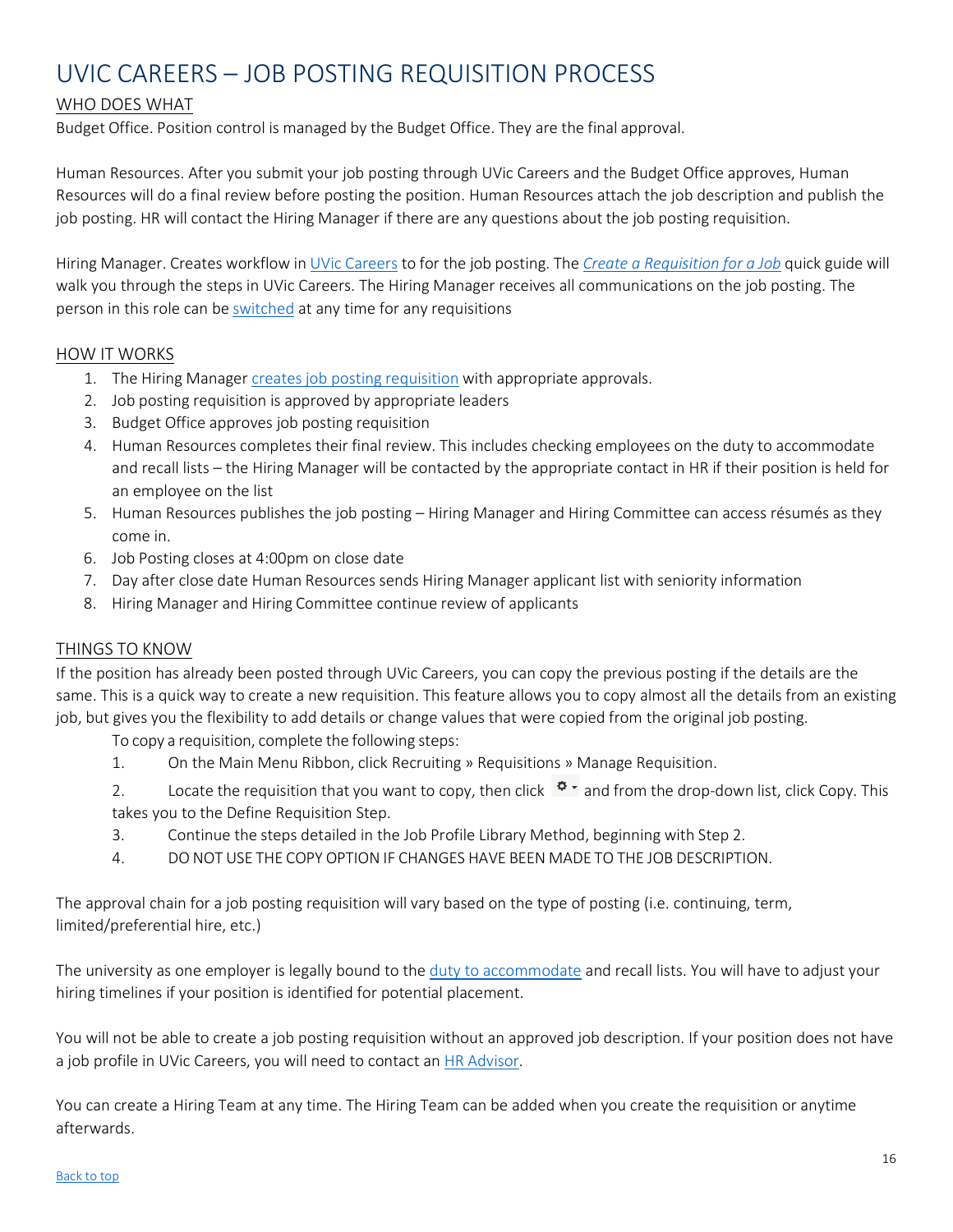# <span id="page-16-0"></span>UVIC CAREERS – APPLICANT REVIEW AND ASSESSMENT PROCESS

#### WHO DOES WHAT

Human Resources. Provides Hiring Manager with applicant list to confirm seniority and internal status.

Hiring Manager. Creates Hiring Committee in [UVic Careers](https://uvic.mua.hrdepartment.com/) and adds to the job posting. The *[Create and Manage Teams](https://www.uvic.ca/hr/assets/docs/ats-uviccareers/uviccareers-create-a-team.pdf)* and *[Screen and Circulate](https://www.uvic.ca/hr/assets/docs/ats-uviccareers/uviccareers-screening-circulating-apps-.pdf)* quick guides will walk you through the steps in UVic Careers. The Hiring Manager completes all administrative tasks in UVic Careers and receives all communications on the job posting. The person in this role can be [switched](https://www.uvic.ca/hr/assets/docs/ats-uviccareers/uviccareers-change-hiring-admin.pdf) at any time for any requisitions.

Hiring Committee. Reviews [applications](https://www.uvic.ca/hr/assets/docs/ats-uviccareers/uviccareers-team-members.pdf) and provides diverse perspectives and expertise is an effective way to support a fair, equitable and transparent process. The Search [Committee](http://www.uvic.ca/hr/assets/docs/recruitment/search%20committee%20guidelines.pdf) Guidelines provides details on roles and responsibilities.

#### HOW IT WORKS

- 1. Job Posting closes at 4:00pm on close date.
- 2. Day after close date Human Resources sends Hiring Manager applicant list with seniority information.
- 3. Hiring Committee continues review of applicants (see *[Review Candidate Applications](https://www.uvic.ca/hr/assets/docs/ats-uviccareers/uviccareers-team-members.pdf)* quick guide for team members and *[Screen and Circulate](https://www.uvic.ca/hr/assets/docs/ats-uviccareers/uviccareers-screening-circulating-apps-.pdf)* quick guide for Hiring Managers). As users of UVic Careers you may have access to an applicant's full application history – only use the cover letter and information submitted for your application in your assessment. If you have concerns please contact HR.
- 4. Hiring Manager changes applicant status (i.e. mark as candidate, remove from list) applicants will only see that the competition is "In progress" when they log in. No automatic communication is sent out. See *[Screen and](https://www.uvic.ca/hr/assets/docs/ats-uviccareers/uviccareers-screening-circulating-apps-.pdf) [Circulate](https://www.uvic.ca/hr/assets/docs/ats-uviccareers/uviccareers-screening-circulating-apps-.pdf)* quick guide for screen shots on how to do this.
- 5. Hiring Committee assess applicants (tests, interviews, reference checks: [Recruitment resources and tools\)](https://www.uvic.ca/hr/services/home/hiring/recruitment/index.php) The interview set-up tool in UVic Careers does not include pre-defined letter templates, you will need to create your own communication and track interview times. We do not recommend the use of this tool.

#### THINGS TO KNOW

Hiring Manager and Hiring Committee can review applications as they are submitted however final assessment should begin once the competition closes.

Confirm that the applicant is legally able to work in Canada. The applicant is required to answer this as part of their application:

> Please indicate if you are I am a Canadian citizen or have permanent residency. legally entitled to work in I have a temporary work permit. Canada: \*  $\Box$  No

You will find their response on their Resumé/CV Dashboard in the Résumé accordion. Only applicants who are Canadian citizens or have permanent residence status are eligible for continuing regular positions.

A formatted version of a résumé is available by downloading the attachments in the applicant list view or in the applicant's workbench. The *[Screen and Circulate](https://www.uvic.ca/hr/assets/docs/ats-uviccareers/uviccareers-screening-circulating-apps-.pdf)* quick guide includes screen shots on how to view and forward formatted versions of the résumé.

UVic Careers is designed for a central HR set-up and allows Hiring Managers and members of a Hiring Committee access to an applicant's full application. You may see cover letters and versions of résumés the applicant has submitted for other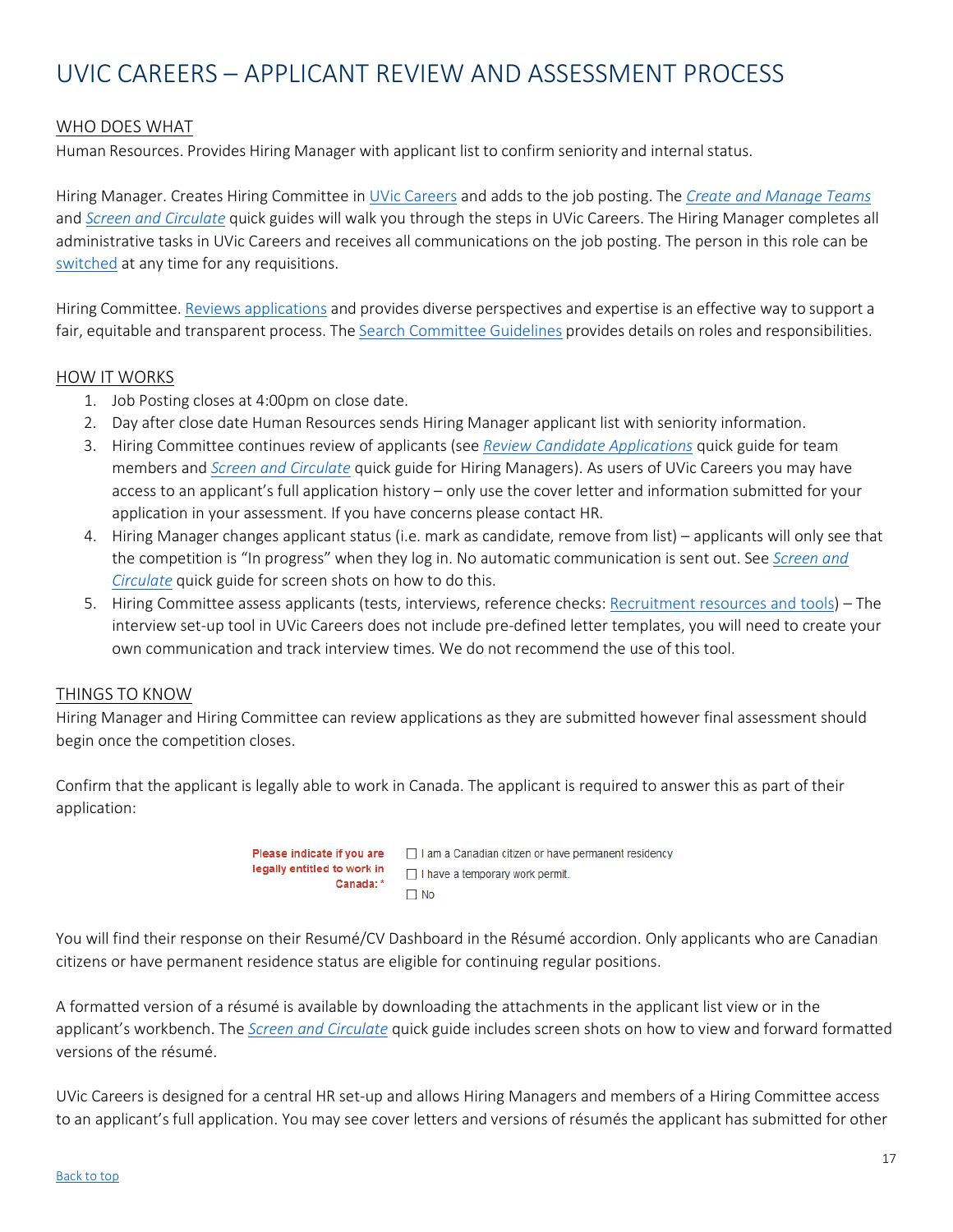competitions. Please treat this information as confidential and only review for assessment the version submitted for your competition.

There is no cumulative scoring function in the UVic Careers system. The *Score Resumé/CV* option, available on the candidate's *Résumé/CV Dashboard,* will accept only one set of scores/notes.

The Schedule an Interview option in UVic Careers sends out an automatic notification to applicants that may not include all of the information you wish to communicate (i.e. interview location). If you choose to use this, you will have to create a letter yourself and keep track of interview dates/times outside of UVic Careers.

Any information entered into the Score Résumé feature in the applicants Résumé/CV Dashboard will be accessible to Hiring Managers and Hiring Committees of other competitions the applicant applies to. We do not recommend the use of this tool.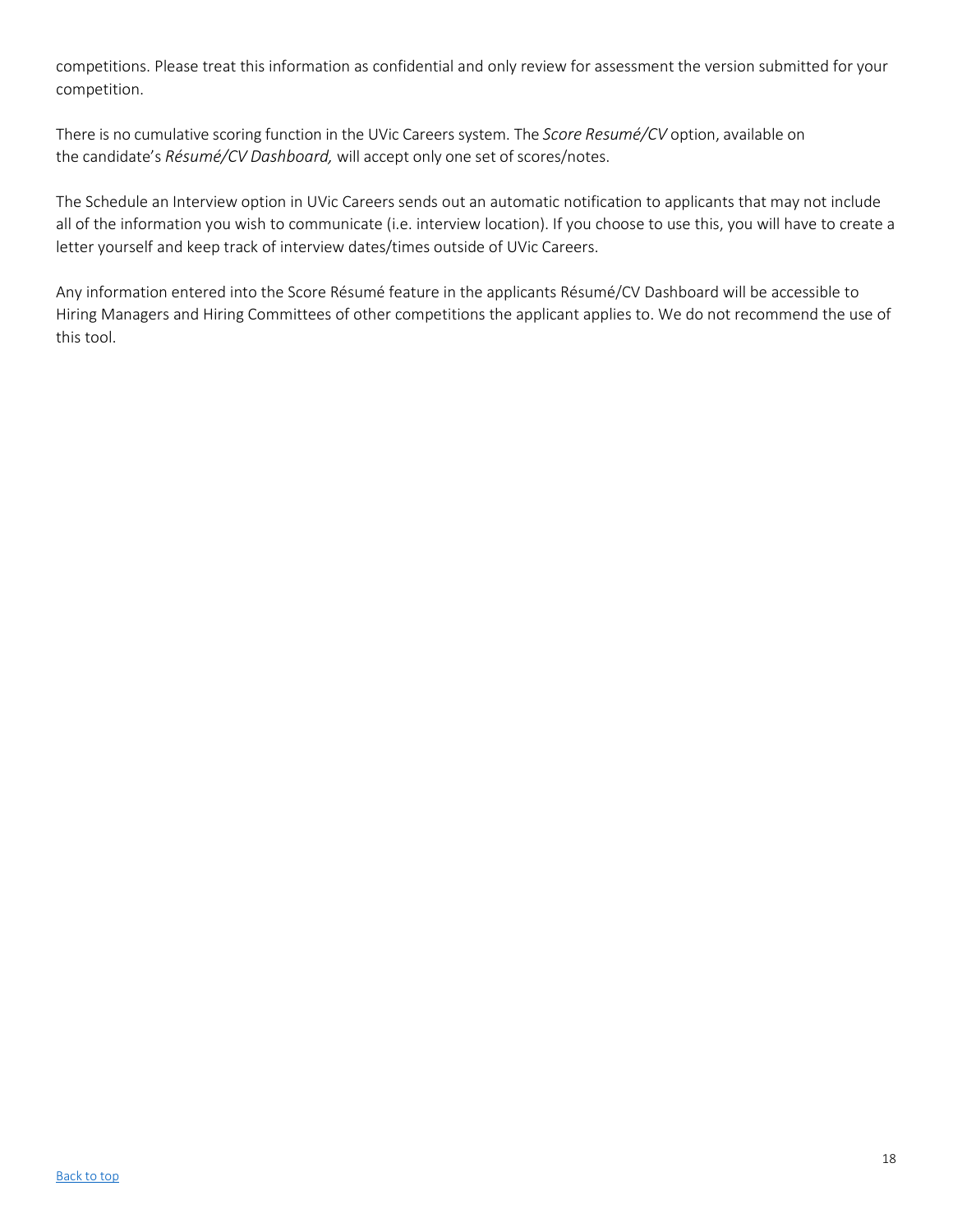# <span id="page-18-0"></span>UVIC CAREERS – EXTEND AN OFFER PROCESS

### WHO DOES WHAT

Human Resources. Provides Hiring Manager with information on salary placements. For ME and PEA positions, please contact the HR Advisor before making an offer.

Hiring Manager. The Hiring Manager completes all administrative tasks in UVic Careers and receives all communications on the job posting. The person in this role can be [switched](https://www.uvic.ca/hr/assets/docs/ats-uviccareers/uviccareers-change-hiring-admin.pdf) at any time for any requisitions.

Hiring Committee. Comes to a decision on the preferred candidate.

#### HOW IT WORKS

- 1. After assessment process, Hiring Committee identifies preferred candidate.
- 2. Hiring Manager contacts HR Advisor for excluded positions and PEA salary placements. CUPE 917/951 will be placed as per the Collective Agreement.
- 3. Hiring Manager extends the preferred candidate an offer through UVic Careers. The *Extend offers of [employment](https://www.uvic.ca/hr/assets/docs/ats-uviccareers/uviccareers-extending%20offers%20of%20employment.pdf)* guide will walk you through the steps involved. To extend an offer you will need to know: Salary Amount, Salary Ceiling, Salary type, Start Date, Department, Full/Part time, Offer Letter Signer Name and Title
- 4. Preferred Candidate will receive a notification from UVic Careers with the offer letter
- 5. The Hiring Manager receives an email notification when the candidate accepts, or rejects, the offer. Candidates are required to enter a reason if they reject an offer.

### THINGS TO KNOW

Remember to check in with HR if you have any questions or concerns about an applicant before you make an offer.

There is no requirement to use the approval feature.

- a) If your department does not require any internal approvals, when you get to Step 3 of the Create Offer process do not select any fields and click submit.
- b) If your department does require internal approvals, use the Internal Approvers button in Step 3 to select who needs to approve. Do not select a pre-set approval chain; this will include the Budget Office. The Budget Office does not approve offer letters and they will reject your offer if you send it to them.

You can edit the offer letters to personalize the beginning and close. If you are planning on changing the main body of the offer letter templates please ensure you speak to an HR Advisor first.

If you have any questions please contact [uviccareers@uvic.ca.](mailto:uviccareers@uvic.ca)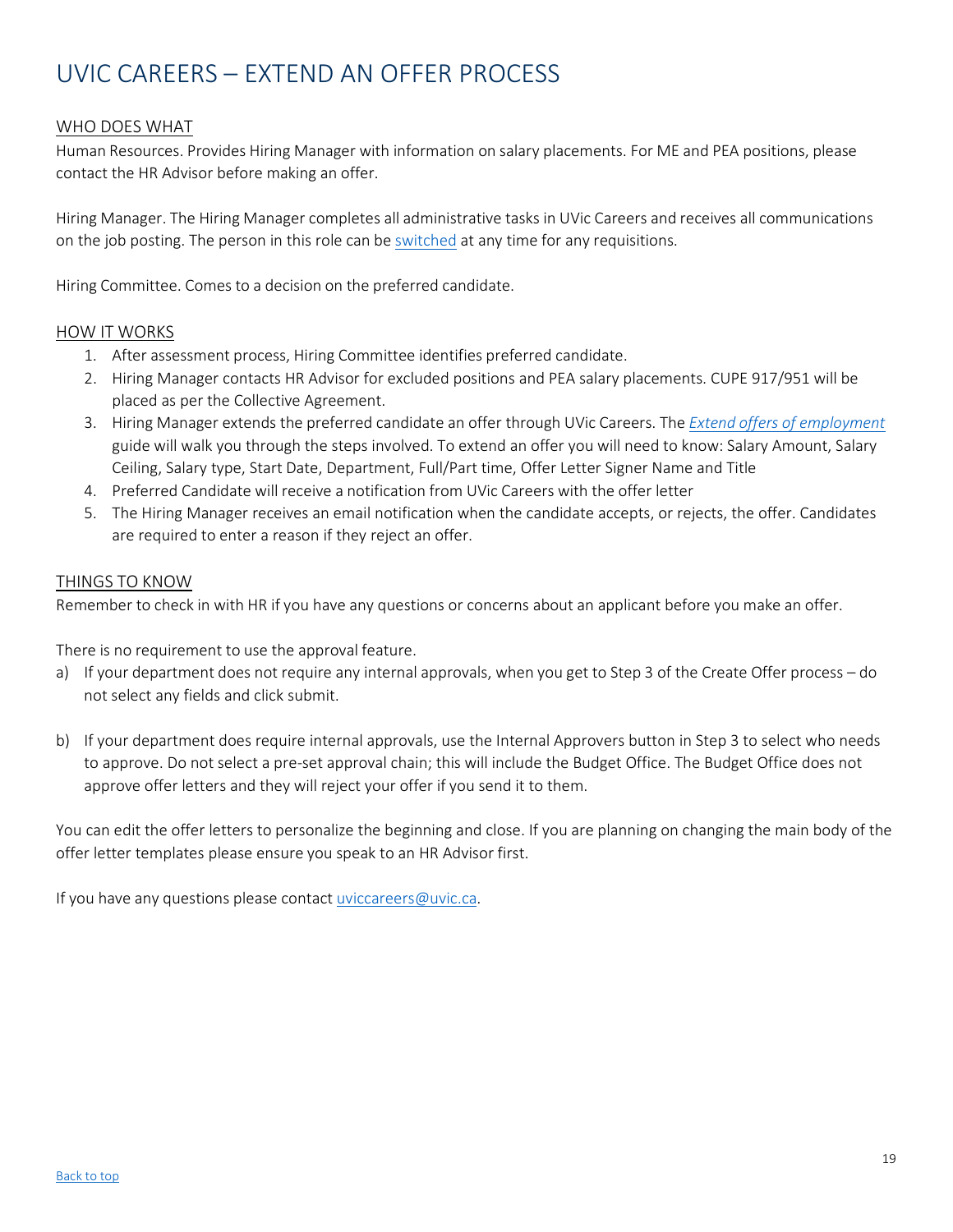# <span id="page-19-0"></span>UVIC CAREERS – HIRE AND ONBOARD PROCESS

### WHO DOES WHAT

Department Hiring Manager. Hires and onboards new hire and sends out communications to applicant pool. The Hiring Manager completes all administrative tasks in UVic Careers and receives all communications on the job posting. The person in this role can be [switched](https://www.uvic.ca/hr/assets/docs/ats-uviccareers/uviccareers-change-hiring-admin.pdf) at any time for any requisitions.

### **HOW IT WORKS**

- 1. Preferred candidate accepts offer.
- 2. Internal department communications and personal communications to applicants advising them that the competition has been filled.
- 3. For CUPE 917, CUPE 951 and PEA competitions, notify internal applicants of the successful candidate. See *[Communicating](https://www.uvic.ca/hr/assets/docs/ats-uviccareers/uviccareers-communicating-%20applicants.pdf) with applicants* guide for screen shots on how to do this in UVic Careers.
- 4. Change your new hires status in UVic Careers to Hired in their Résumé/CV Dashboard Workbench. If you have not already changed the status of the other applicants, the system will ask if you wish to disposition all of the other candidates - select OK. Once the applicants have been dispositioned, you will be send back to your new hires workbench to move them into the Hired status. See *[Hire and](https://www.uvic.ca/hr/assets/docs/ats-uviccareers/uviccareers-onboarding.pdf) onboard* guide.
- 5. Initiate onboarding.
	- a. For CUPE 917/951/Exempt Support Staff, all required onboarding documents have been preselected. Do not include any documents from the Other Documents section.
	- b. For Continuing ME/PEA hires select the appropriate pension enrolment forms from the Other Documents section. Do not select any documents if you are hiring for a term ME/PEA position.
- 6. New Hire receives onboarding welcome email with instructions to complete forms and training. The new hire form triggers a workflow that issues an employee number. Benefit enrolment forms need to be completed within 7 days after your new hire's start date.
- 7. Complete Payroll forms.
- 8. Continue department onboarding.

### THINGS TO KNOW

In order to notify applicants in bulk that the position has been filled, you can [send a letter](https://www.uvic.ca/hr/assets/docs/ats-uviccareers/uviccareers-communicating-%20applicants.pdf) through UVic Careers. It is recommended that you complete this step before changing the status of your successful applicant to 'Hired'. Once you move your new employee to 'Hired' status and disposition other candidates, the competition will show as 'Position Filled' on applicants' Résumé Submission History.

In order to fulfill collective agreement requirements, you must notify unsuccessful internal CUPE 917, CUPE 951 and PEA applicants of the successful candidate.

Participation in the University's group benefit plans is a condition of employment for many employee groups. A delay in enrolment will result in financial hardship for the employee (benefit premiums are payable from the date of eligibility) and prevents the employee from accessing the benefits to which they are entitled. Initiating the onboarding process and ensuring the completion of enrolment forms with the required training is mandatory and the responsibility of the hiring manager.

If you are hiring an internal employee you will still need to onboard them through UVic Careers. They will receive instructions to only complete forms that have not previously been completed.